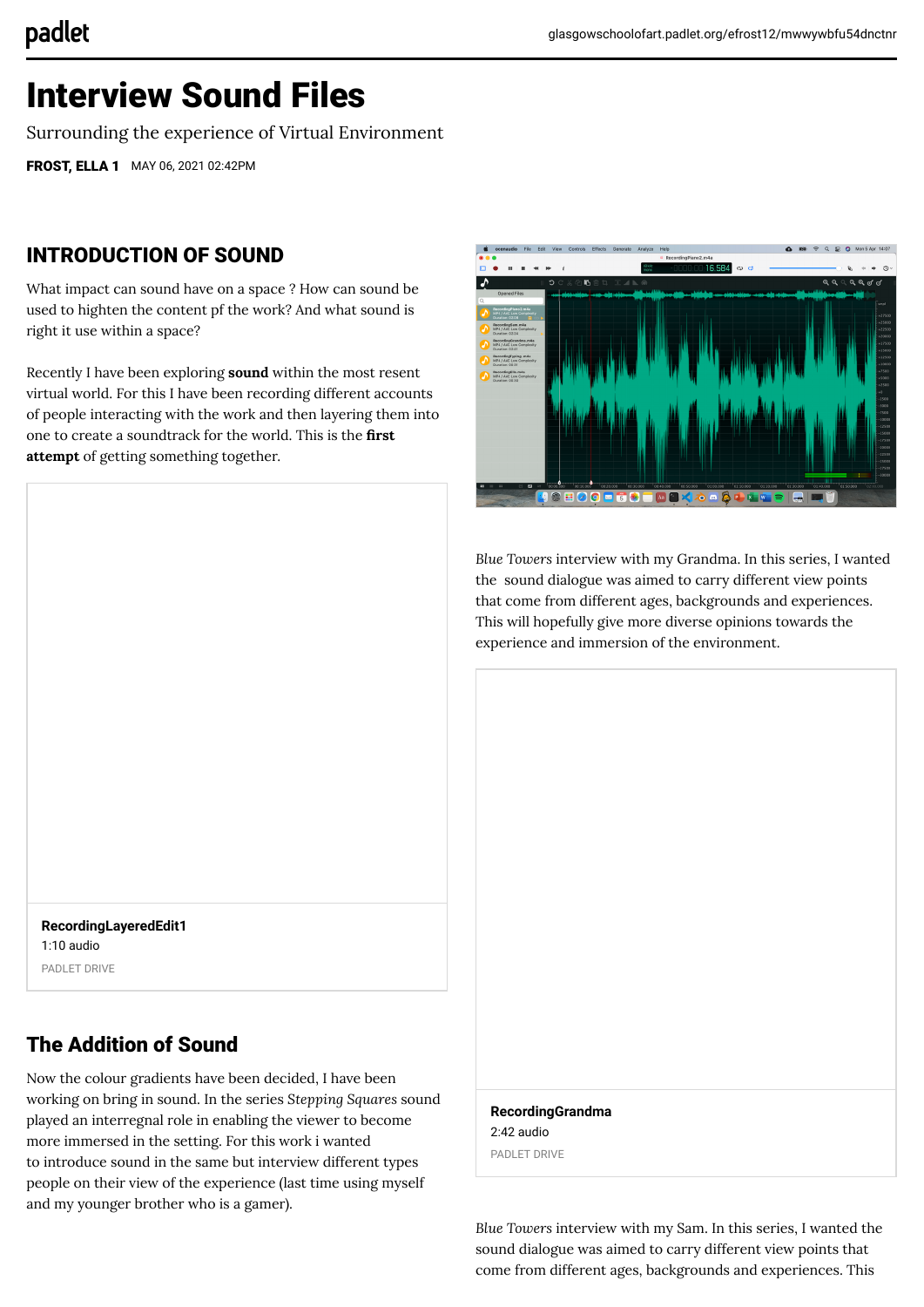will hopefully give more diverse opinions towards the experience and immersion of the environment.

**[RecordingBlueTowers](https://padlet-uploads.storage.googleapis.com/751459369/87ee62789cd45528817e7255b7994eea/RecordingBlueTowers.mp3)** 2:01 audio PADLET DRIVE

**[RecordingSam](https://padlet-uploads.storage.googleapis.com/751459369/551925e08f9c6a9b70cd02446ccf6ecc/RecordingSam.mp3)** 2:25 audio PADLET DRIVE

#### Finished Sound File, Blue Towers

The blue towers sound file is now at a point where it can be added into the virtual environment. The sound files is made up of 4 different sounds all collated into one another (mellow piano piece, older brother Sam interview, grandma interview and keyboard typing).

*Virtually Immersed* interview with my Grandma. In this series, I wanted the sound dialogue was aimed to carry different view points that come from different ages, backgrounds and experiences. This will hopefully give more diverse opinions towards the experience and immersion of the environment.

**[RecordingGrandmaVirtuallyImmersed](https://padlet-uploads.storage.googleapis.com/751459369/766a30b348ae39cba67706a4d9f016de/RecordingGrandmaVirtuallyImmersed.mp3)** 3:20 audio

PADLET DRIVE

*Virtually Immersed* interview with my Dad. In this series, I wanted the sound dialogue was aimed to carry different view